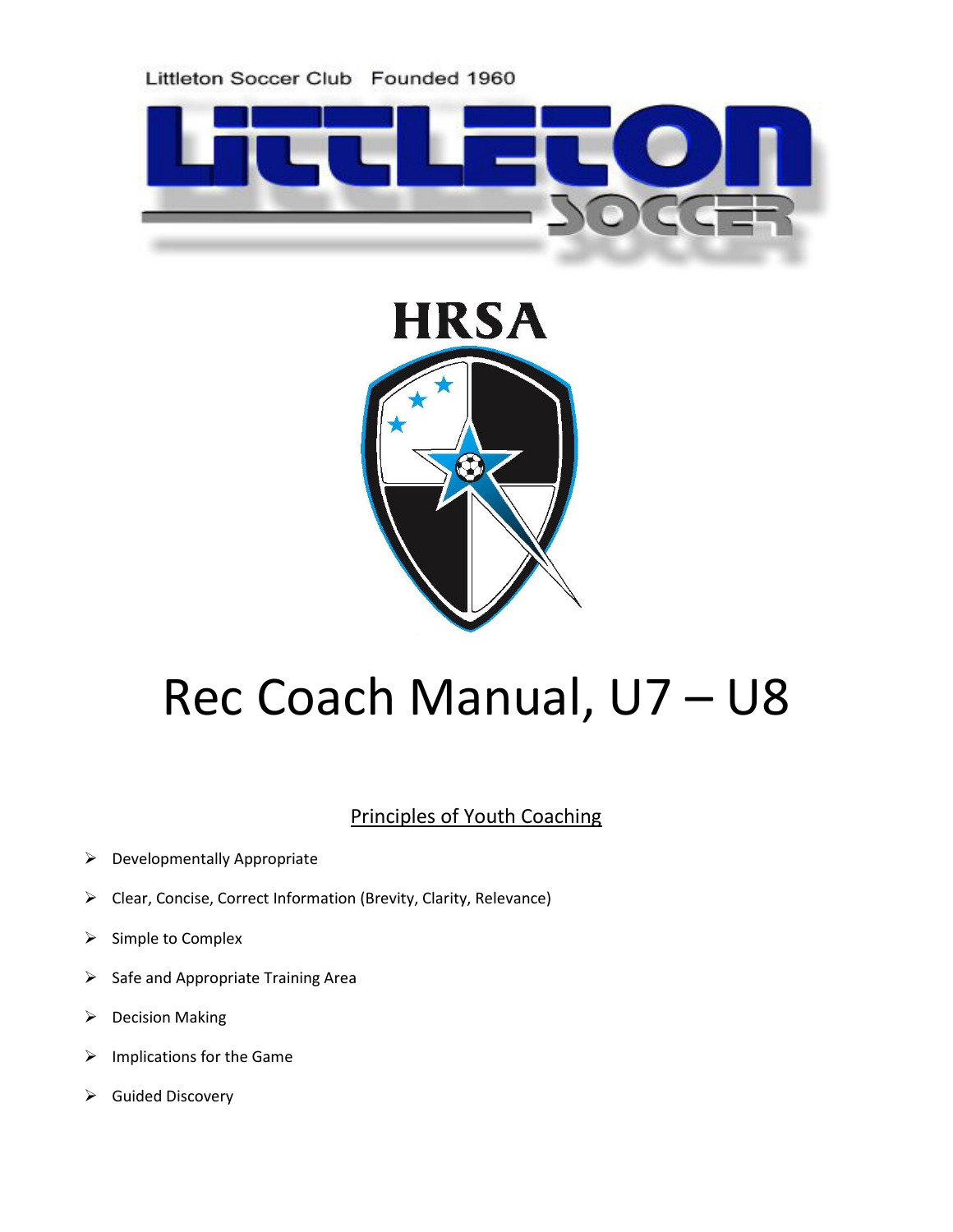#### Characteristics of U7 - U8 Players:

- $\triangleright$  Attention span beyond U6 but still not extended
- $\triangleright$  Inclined more towards group activities
- $\triangleright$  Still in motion, jerking, twitching etc.
- $\triangleright$  Still very sensitive
- $\triangleright$  Dislike personal failure in front of peers
- $\triangleright$  Beginning to develop physical coordination
- $\triangleright$  Most can ride a 2 wheeler bike at this point
- $\triangleright$  Still enjoy running, jumping, climbing, rolling etc.
- $\triangleright$  Sport heroes become important
- $\triangleright$  Still lack sense of pace, go flat out
- $\triangleright$  Activities should be individually based and with pairs of players

#### Components for a U7 - U8 Practice Session:

- Soccer has to be fun
- Keep things simple
- Prepare before practice
- Information should be minimal, show them as opposed to lecturing
- Let them play
- Use "Guided Discovery" questioning for learning and education, what, why, and how
- Step back, allow the players to make decisions and problem solve
- Praise players continually when they are improving or have something good, i.e. "well done Billy", "I like the way you pass with the inside of the foot, Jessica"
- Practices should not exceed 60 minutes
- Introduction of partner activities
- Movement education is the basis for activities, i.e. changing direction, agility and coordination
- A mixture of individual and partner games. All games should have an implication (relate) for the game. Include 1v1, 2v1, 1v2, 2v2 games.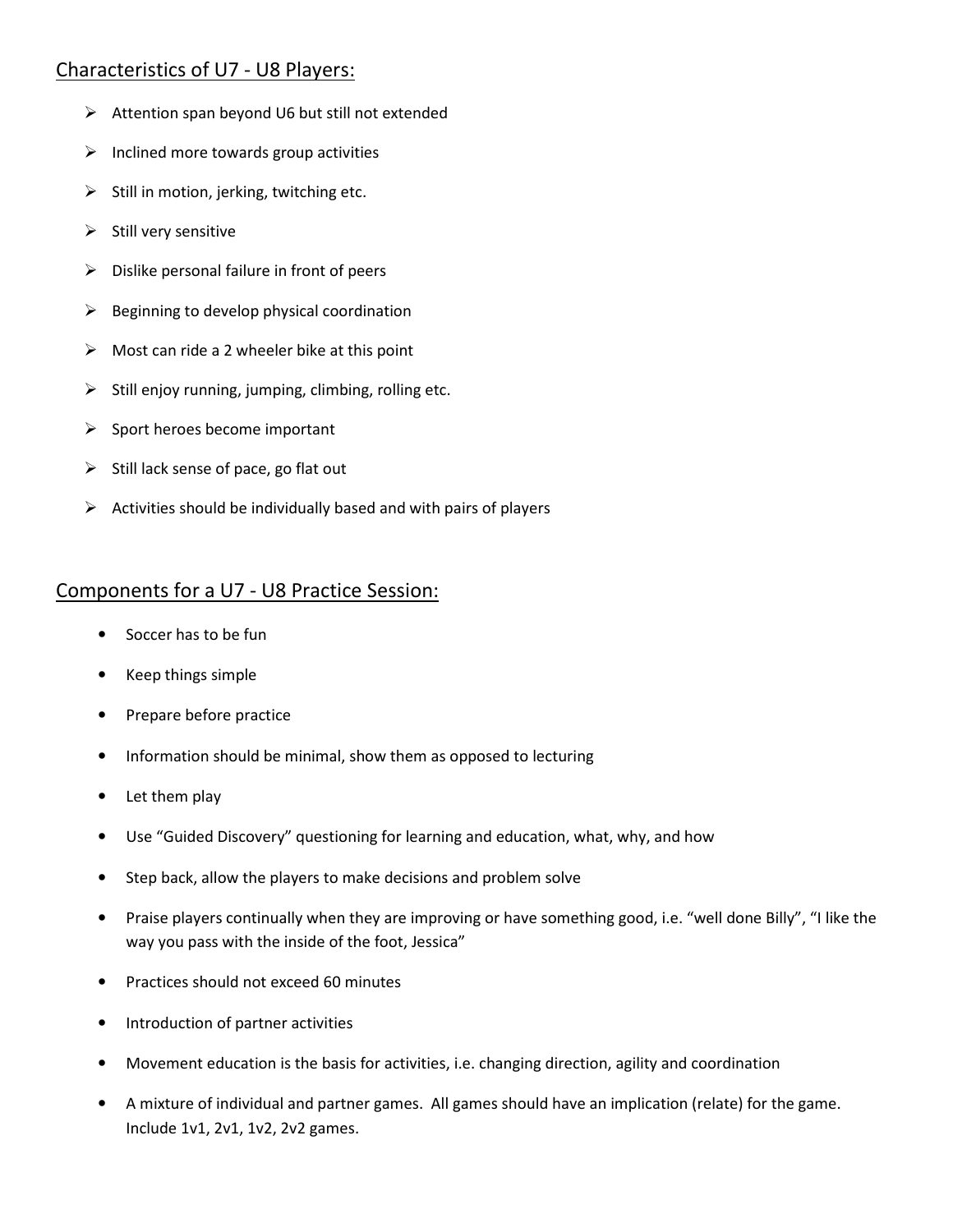- Coaching individuals and small groups
- Put them in an environment that they can be successful
- Always finish with a scrimmage
- Always be positive
- Never single a player out for punishment, they are easily bruised at this age group
- The session should flow from one activity to the next; use water breaks for changing area size if needed.

#### Coaching Philosophy:

- Safety First
- You are an important role model
- Be prepared and punctual
- No lines, No laps
- No excessive lectures
- Develop their relationship with their ball
- Never leave a child at the field alone
- Remember they are young children NOT adults, you need to get down to their level. Make it exciting, fun, engage the players without acting like a clown
- The shape of the team is a "Triangle"

"You forget what you hear, you remember what you see, you know what you do"

#### Typical U7 – U8 Training Session:

- Should not exceed 1 hour
- Warm Up: Soccer movement (changing direction, jumping, hopping etc) Individual ball and partner ball manipulation
- Body awareness activities
- Dribbling, Passing, and Shooting (ball striking) activities
- Small sided scrimmage, 1v1, 2v2, 2v1, 3v1, 3v3, 4v4 etc.
- Cool down/review of session